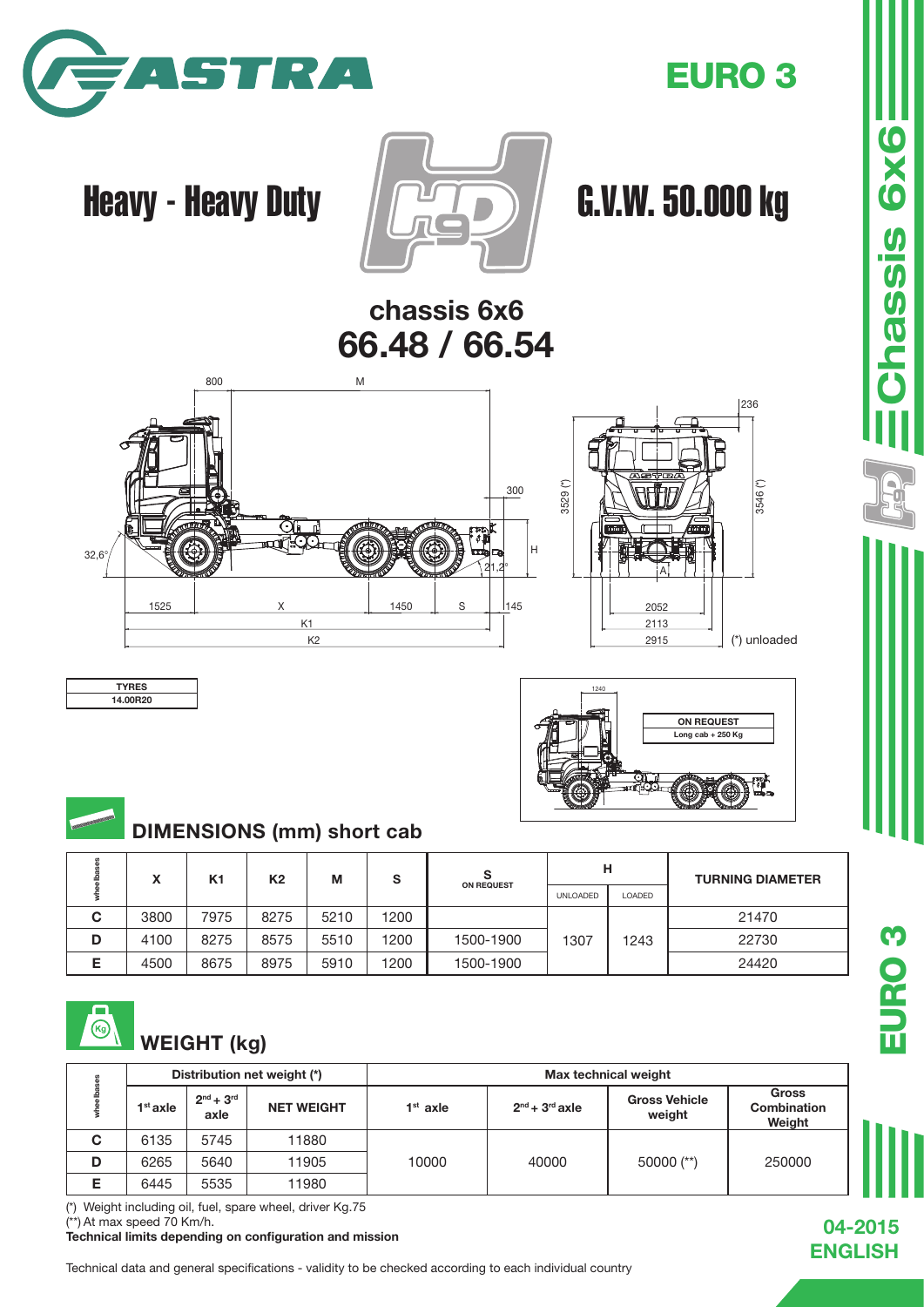

CURSOR 13 turbo intercooler euro 3 diesel injection/cycle with electronic unit injection pumps. 6 in-line cylinders. Single block head, four valves per cylinder, light alloy pistons. Total displacement: 12.882 cm<sup>3</sup>. Bore for stroke: 135 x 150 mm. Water cooling. Viscostatic cooling fan. Dry air filter with safety cartridge. Vertical muffler.

|                   | 66.48                 | 66.54              |
|-------------------|-----------------------|--------------------|
| Model             | FPT Cursor F3B        | FPT Cursor F3B     |
| Max. power (EEC)  | 353 kW (480 HP)       | 397 kW (540 HP)    |
| Corresponding rpm | 1.900                 | 1.900              |
| Max. torque (EEC) | 2.200 Nm (224 kgm)    | 2.350 Nm (240 kgm) |
| Corresponding rpm | 1.000-1.440           | 1.000-1.690        |
| Turbine           | VGT variable geometry |                    |



Manual gearbox ZF 16 S 2520 TO with servoshift, 16 synchronised forward speeds + 2 reverse.

|                   |                                              |                                                                    |     | Speed [kph] at maximum power rpm - Tyres 14.00R20 |     |     |   |               |  |   |   |                                                                                                                                           |    |    |    |    |    |    |     |         |
|-------------------|----------------------------------------------|--------------------------------------------------------------------|-----|---------------------------------------------------|-----|-----|---|---------------|--|---|---|-------------------------------------------------------------------------------------------------------------------------------------------|----|----|----|----|----|----|-----|---------|
|                   |                                              |                                                                    |     | Gears                                             |     |     |   |               |  |   |   |                                                                                                                                           |    |    |    |    |    |    |     |         |
|                   |                                              |                                                                    |     | 2                                                 | З   | 4   | 5 | 6             |  | 8 | 9 | 10                                                                                                                                        | 11 | 12 | 13 | 14 | 15 | 16 |     | RM1 RM2 |
|                   | <b>Gear ratios</b>                           |                                                                    |     |                                                   |     |     |   |               |  |   |   |                                                                                                                                           |    |    |    |    |    |    |     |         |
| ZF 16 S<br>2520TO | Rear axle<br>ratio with<br>transfer<br>1:1.0 | 290<br>$\overline{\phantom{0}}$<br>. .<br>$\overline{\phantom{0}}$ | 4,7 | 5,7                                               | 6,9 | 8.3 |   | $10.0$   12.0 |  |   |   | $\vert$ 14,3 $\vert$ 17,2 $\vert$ 21,7 $\vert$ 25,9 $\vert$ 31,5 $\vert$ 37,7 $\vert$ 45,8 $\vert$ 54,6 $\vert$ 65,5 $\vert$ 78,0 $\vert$ |    |    |    |    |    |    | 5.1 | 6,1     |

On request: Automatic gearbox Allison 4700 with or w/out retarder with closed loop adaptive shift,

7 forward speeds + 1 reverse. Torque converter TC-561. Stall torque ratio 1.58. Cab-mounted shift selector lever.

|                    |        | Allison 4700 |        |              |        |        |        |           |  |  |  |  |  |
|--------------------|--------|--------------|--------|--------------|--------|--------|--------|-----------|--|--|--|--|--|
|                    |        |              |        | <b>Gears</b> |        |        |        |           |  |  |  |  |  |
|                    |        | £            | ≏      |              | 5      |        |        | <b>RM</b> |  |  |  |  |  |
| <b>Gear ratios</b> | 7,63:1 | 3,51:1       | 1,91:1 | 1,43:1       | 1,00:1 | 0,74:1 | 0.64:1 | $-480:1$  |  |  |  |  |  |



#### On request:

| Gearbox       | <b>ZF16S2520TO</b> | Mx. Torque |                                                                        |  |  |
|---------------|--------------------|------------|------------------------------------------------------------------------|--|--|
| <b>P.T.O.</b> | Ratio              |            | Application                                                            |  |  |
| ZF NH/1b      | 0,91/1,09:1        | 1000       | For tipping unit pumps, pumps for cranes, ecc                          |  |  |
| ZF NH/1c      | 0,91/1,09:1        | 1000       | For tipping unit pumps, unit pumps for concrete, pumps for cranes, ecc |  |  |
| ZF NH/4c      | 1,17/1,40:1        | 430        | For tipping unit pumps, ecc                                            |  |  |

# P.T.O. CHELSEA only for automatic gearbox Allison 4700

| Gearbox         | Allison 4700 |           |                                                           |  |  |  |
|-----------------|--------------|-----------|-----------------------------------------------------------|--|--|--|
| <b>P.T.O.</b>   | Ratio        | <b>Nm</b> | Application                                               |  |  |  |
| 859 XGF JP-5    | 1.08:1       | 780       | For higher performance, 30t windlass                      |  |  |  |
| 277 XGF JP-D5XY | 1.47:1       | 407       | For standard application, tipping unit pumps, cranes, ecc |  |  |  |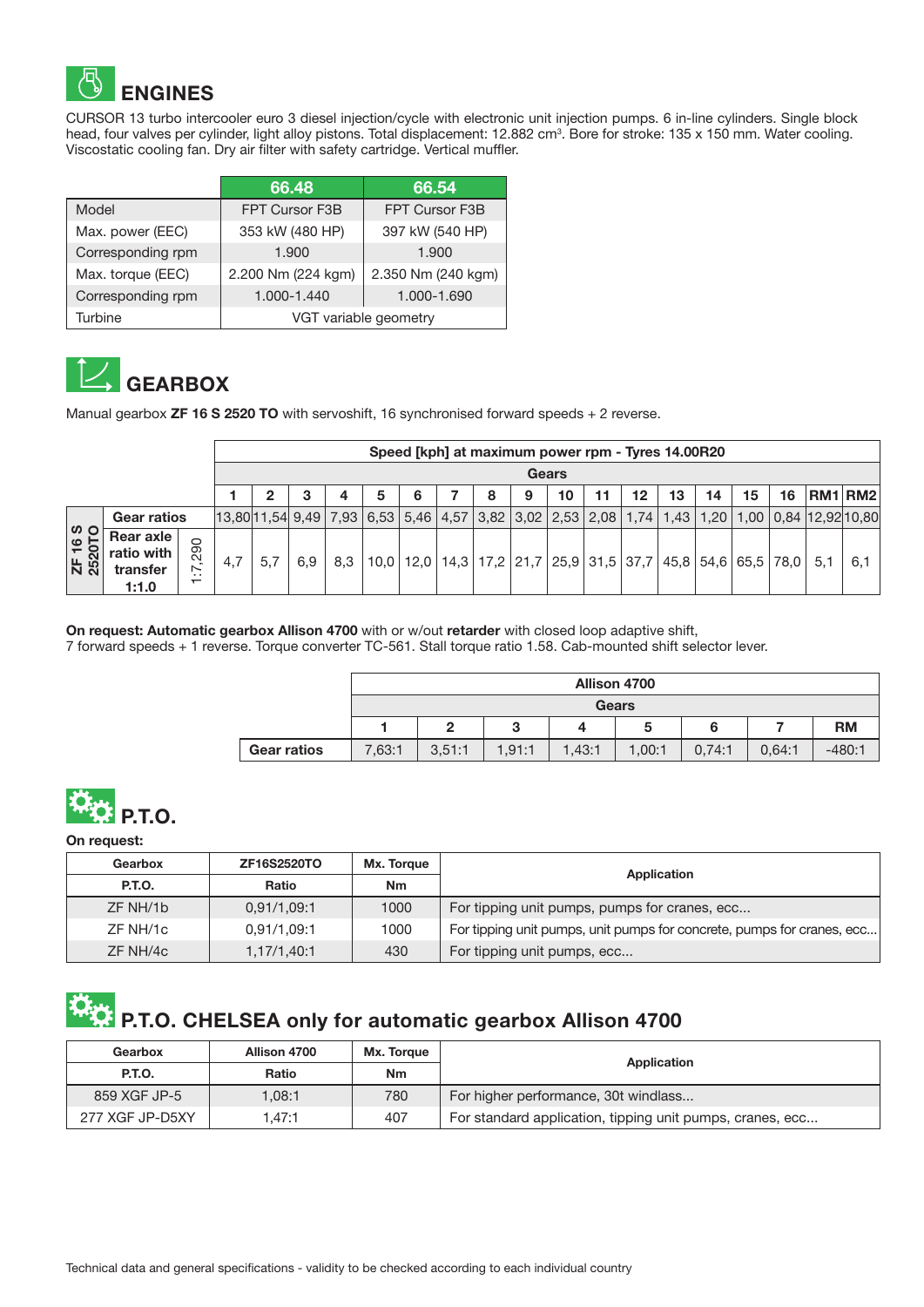

## **CLUTCH**

Single dry plate, diameter 17". Pull type engagement with diaphragm spring control. Hydro-pneumatic power steering engagement with driven disc wear recovery slave cylinder. On request: 17" ceramic clutch.

### $\bigcirc$ TRANSFER ZF STEYR VG 2700

Mechanical with two ratios. It consists of a series of helical spur gears, mounted on three shafts, engaged with each other.

| Differential lockable by pneumatic control. |               |
|---------------------------------------------|---------------|
| Transmission ratio:                         | 0:913 - 1.407 |
| Front torque distribution ratio:            | 1.0           |

| Front torque distribution ratio: |     |
|----------------------------------|-----|
| Rear torque distribution ratio:  | 2,6 |
|                                  |     |

## **SUSPENSIONS**

### FRONT

Parabolic springs with bushings, 5 leaves 24x90 mm. Hydraulic shock absorbers and standard stabilizer bar. REAR

Parabolic springs, swivelling on central pin: 5 leaves 40x100 mm. Supplemented by torque bars and stiffening brackets. Stabilizer bar on the 3rd axle.



### FRONT

Driving and steering type for max technical weight 10.000 kg, with double reduction, central with pinion-crown wheel, side by means of epicycloidal assembly in wheel hubs.

### On request:

Differential lockable by pneumatic control from driver's seat. REAR

Two driving axles in tandem for max technical weight 40.000 kg. Double reduction: central with bevelled pair, final in the wheel hubs by means of epicycloidal assembly.

2<sup>nd</sup> axle with distributor for torque distribution between the two axles.

Differential lockable by pneumatic control from driver's seat. Tandem assembled to the chassis by reaction rods with silentblock. Rear-axle ratio 1:7,29

## **CHASSIS**

In steel with high elasticity limit consisting of two flat parallel side members (width 820 mm.) with C section (320x90x10 mm), jointed by nailed cross members. R.B.M. (Rail Bending Moment: 202.020 Nm (20.593 Kgm). Front bumpers in steel with headlamp protection grids, front manoeuvring hook, rear underrun bar, steel fuel tank, capacity 300 litres.

On request:

Rapid attachment for compressed air for tyres'inflation.

Rear underrun bar in set back position.

Rear manoeuvring hook.

Rear automatic towing hook.

Rubber mudguards on 2<sup>nd</sup> and 3<sup>rd</sup> axle. Front bumper climbing step.



Hydraulic power steering ZF 8099 with variable ratio 1:22.2/1:26.2, with auxiliary cylinder. Hydraulic pump flanged to engine. Steering linkage with self lubricating floating joints. Emergengy steering pump:

- On gearbox with mechanical gearbox;

- On transfer-box with automatic gearbox.





**FRONT:** 14.00R20 Pirelli PS 22 Single tubeless<br> **REAR:** 14.00R20 Pirelli PS 22 Twin tubeless 14.00R20 Pirelli PS 22 Twin tubeless Spare wheel on the chassis.



### PNEUMATIC SYSTEM

Two-cylinder 630 cc compressor, APU (Air Processing Unit) that includes: regulation valve set at 10.3 bar, drier, 4-way safety valve, pressure reduction valve for parking circuit and services. 3 air tanks, capacity 30 litres + 2 with 20 litres. ABS system and EBL (Electronic Brake Limiter).

BRAKES

Front "simplex", rear "duo-duplex" self-adjusting wedge type brakes with automatic play take-up. ABS.

Service brake: Pedal controlled air brake, acting on all wheels. Solo vehicles, two independent circuits, one for 1<sup>st</sup> axle, one for 2<sup>nd</sup> and 3<sup>rd</sup> axle.

Towing vehicles, three independent circuits, one for 1<sup>st</sup> axle, one for 2nd and 3rd axle and another for the trailer.

Emergency brake: integrated in service brake.

Parking brake: Spring-type mechanical with pneumatic control acting on  $2<sup>nd</sup>$  and  $3<sup>rd</sup>$  axle wheels.

IVECO BRAKE TURBO engine brake: Braking power 295 kW (408 cv) On request:

Hydraulic intarder. 1st axle immobiliser system.

OFF/ROAD button for excluding ABS.



### Voltage: 24 V

Alternator generator 90 A - 28 V (2520 W). Accumulators: 2 in series, 170 Ah.

Starter 24 V 5,5 kW.

Mechanically controlled electrical circuit breaker.

ABS with 4-conduits and 4-electric valves electronic system. Phonic wheels and sensors on 1<sup>st</sup> and 3<sup>rd</sup> axle.

1 electrical joint 7-pole(ISO 7638) for trailer ABS (if applicable). 1 electrical joint 15-pole(ISO 12089-4091) for trailer lighting (if applicable).

Electrical provision for outfitters.

Provision for diagnostics.

Provision for radio/cb (without speakers). Glow plug for cold start.

On request:

220 Ah accumulators;

170 Ah tropicalised accumulators;

Reverse alarm;

Electrically controlled main current circuit breaker.